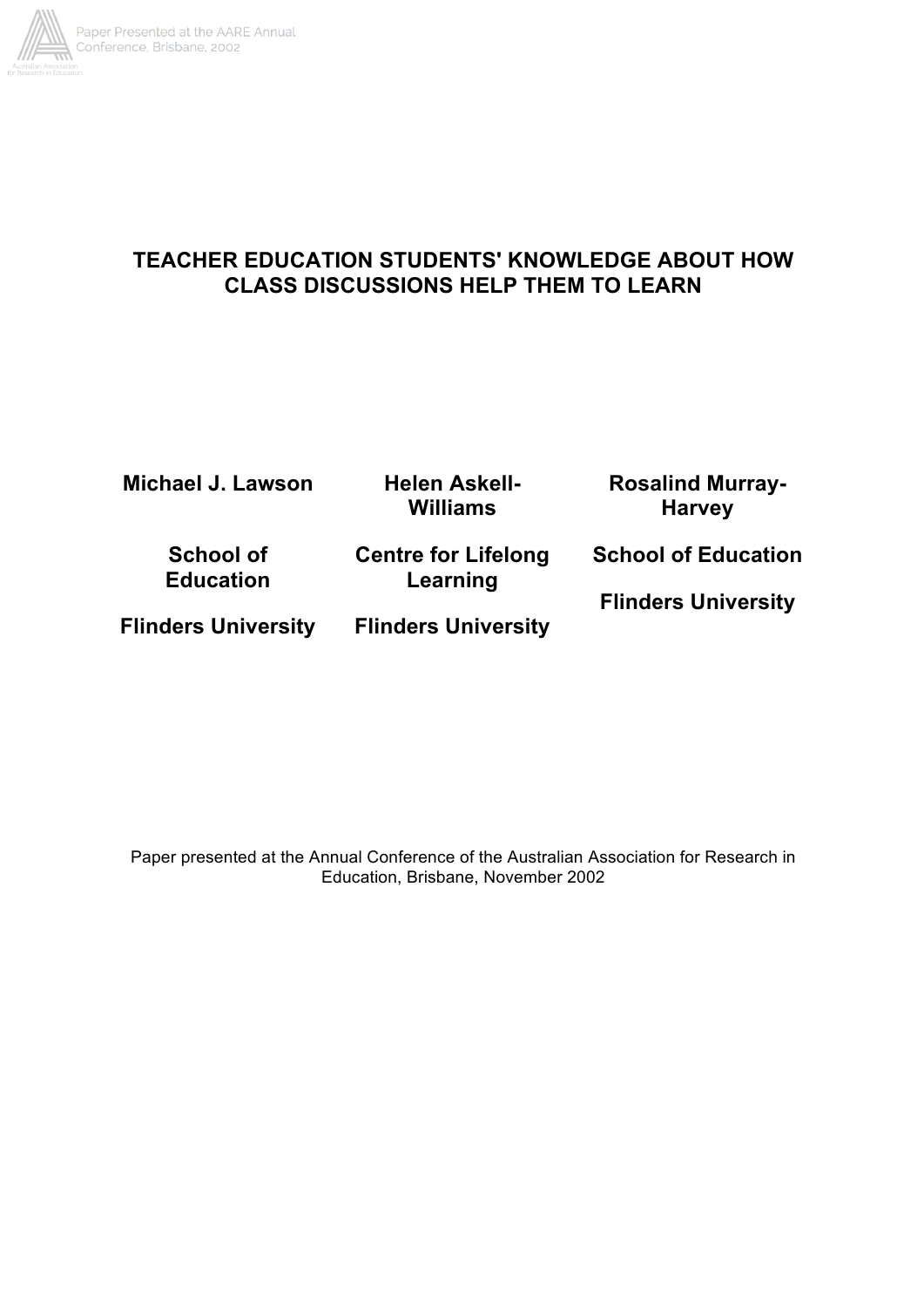

#### **TEACHER EDUCATION STUDENTS' KNOWLEDGE ABOUT HOW CLASS DISCUSSIONS HELP THEM TO LEARN**

M. J. Lawson<sup>1</sup>, H. Askell-Williams<sup>2</sup>, Rosalind Murray-Harvey<sup>1</sup>

- 1. School of Education, Flinders University
- 2. Centre for Lifelong Learning and Development, Flinders University

#### **Abstract**

Self-regulatory perspectives of learning imply that students need to possess knowledge about 1) themselves as learners, 2) how to build effective knowledge structures, and 3) how to further develop and apply their knowledge. In a teacher education context we would hope that students would be able to explicitly articulate such knowledge, not only in relation to themselves as learners, but also as potential teachers of other learners. This paper describes one part of a study that sought to investigate pre-service teachers' knowledge about learning. We asked final year Bachelor of Education students to provide a short written answer to the question, "What happens in your university classes that helps you to learn." The students' most frequent response was, "Discussions." We then conducted follow up interviews where students elaborated upon their written responses. We created a framework for analysing students' responses based upon principles of classroom climate, motivation, self-regulation and psychological- and social-constructivism. We draw conclusions about 1) the value of discussions as a teaching and learning technique, 2) the quality of participants' knowledge about how discussions help them to learn, and 3) the implications of participants' knowledge about discussions for their future roles as teachers.

Key words:

Teacher education - general; Learning and assessment; Class discussion; Complexity

Considerable time has been spent developing our schools' values statements, mission statements and policies about teaching, and, of course, we have put these on the web. On the web you will find that universities and schools have produced some fine statements about teaching and learning, saying such things as:

*This school is dedicated to learners knowing themselves profoundly as learners and thinkers.*

*At this school we intend to develop a community of learners who confidently and enthusiastically direct their learning, cooperate, solve problems and communicate ideas.*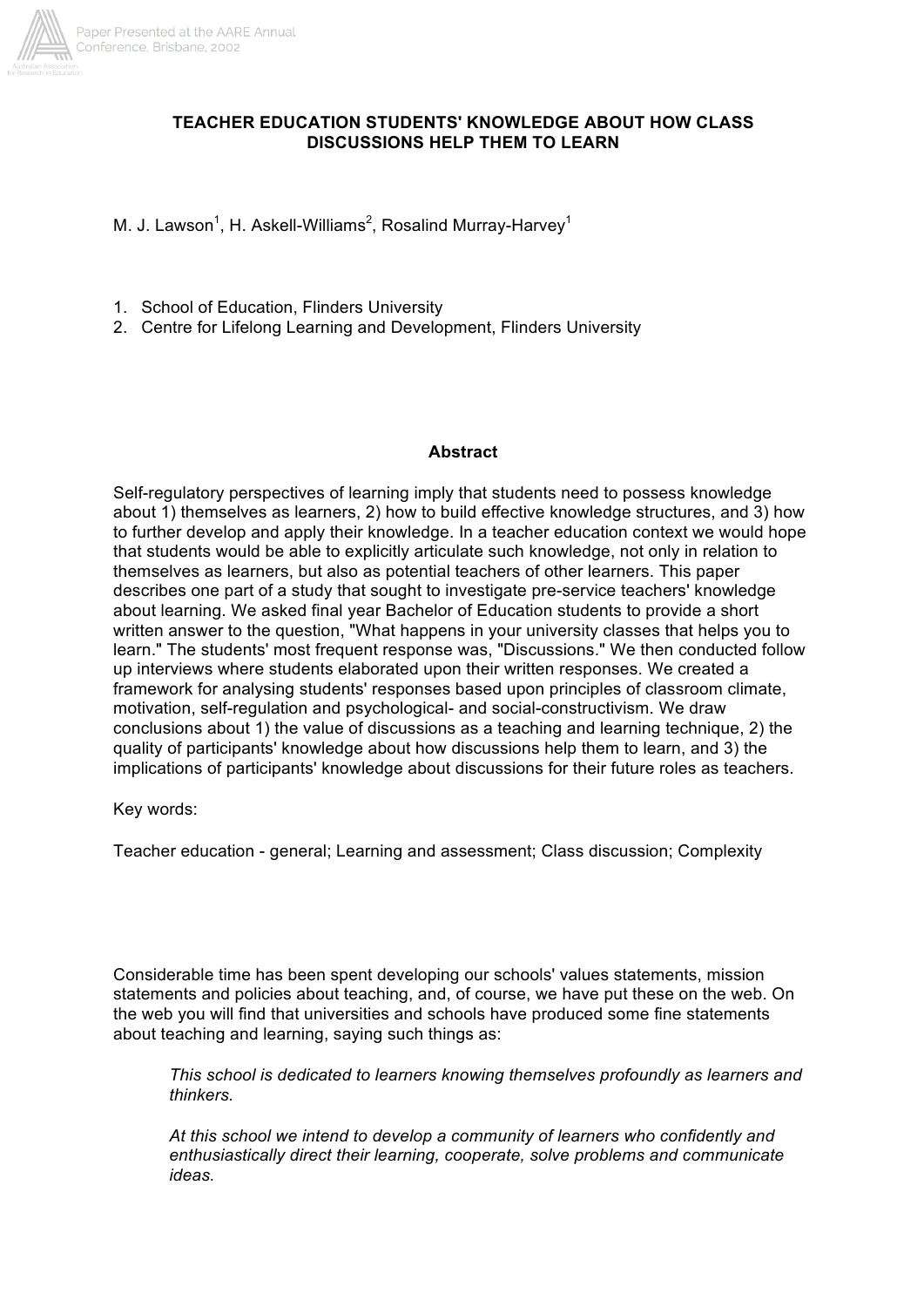

*In our classes we will engage students as active participants in the learning process... [we will] engage students in discussion of ways in which study tasks can be undertaken*

Some serious commitments are made in these statements. Just in the small selection included here we are committing ourselves to take some responsibility for our students having quite complex knowledge that will allow them to:

- Have profound knowledge of themselves as learners, as constructors of knowledge;<br>• Be confident and enthusiastic directors of their own learning:
- Be confident and enthusiastic directors of their own learning;
- Actively participate in their own learning;
- Know how their study tasks can be undertaken;

In making these statements it seems clear that we are requiring that our students will not only develop knowledge in a disciplinary domain, such as music or mathematics. They will also develop knowledge in another distinct domain, the domain of learning.

The commitment, of course, is not ours alone. Contemporary descriptions of learning as a self-regulated activity make clear that the development of knowledge is a shared responsibility, shared among cultures, parents, schools, students and teachers. However, it is a substantial commitment for us as teachers and it begs the question, "Do students know themselves as learners in such a 'profound' way?" This question is the focus of attention in this paper that describes the knowledge that our students have about what helps them to learn and then describes a procedure for estimating how 'profound' that knowledge might be.

We were interested to seek information on this question with respect to our final year teacher-education students because they are undertaking study in order that they, in turn, will be able to help their own students to develop knowledge about learning. Teacher education students need professional knowledge to be able to generate the designs for the teaching episodes that will enable them to facilitate their own students' learning .

Within a teacher education program we might expect students to engage with ideas about learning developed within contemporary educational literature, such as

- A constructivist perspective on learning .
- The cognitive, metacognitive, and motivational influences on problem solving and self-regulated learning .
- Teaching procedures, including those specific to a curriculum domain .
- Influences of social context and culture external to a school .

Because these students have been involved practically in learning in schools and university for a long period we might also expect them to have developed knowledge about:

- Habits of mind associated with university education .
- The role of learning environments, of collaboration, of community, of environments that encourage different approaches in students .
- The role of practical experience .

Previous research with teacher education students has indicated that students do indeed identify many themes that are explicit in the bodies of literature just noted. When Lawson and Askell-Williams asked students "What helps me to learn in my university classes?" the most common responses referred to learning activities such as discussions and group work. Other high frequency responses included active learning involvement, cognitive qualities of set readings, personal qualities of the tutor/lecturer, supportive learning environments,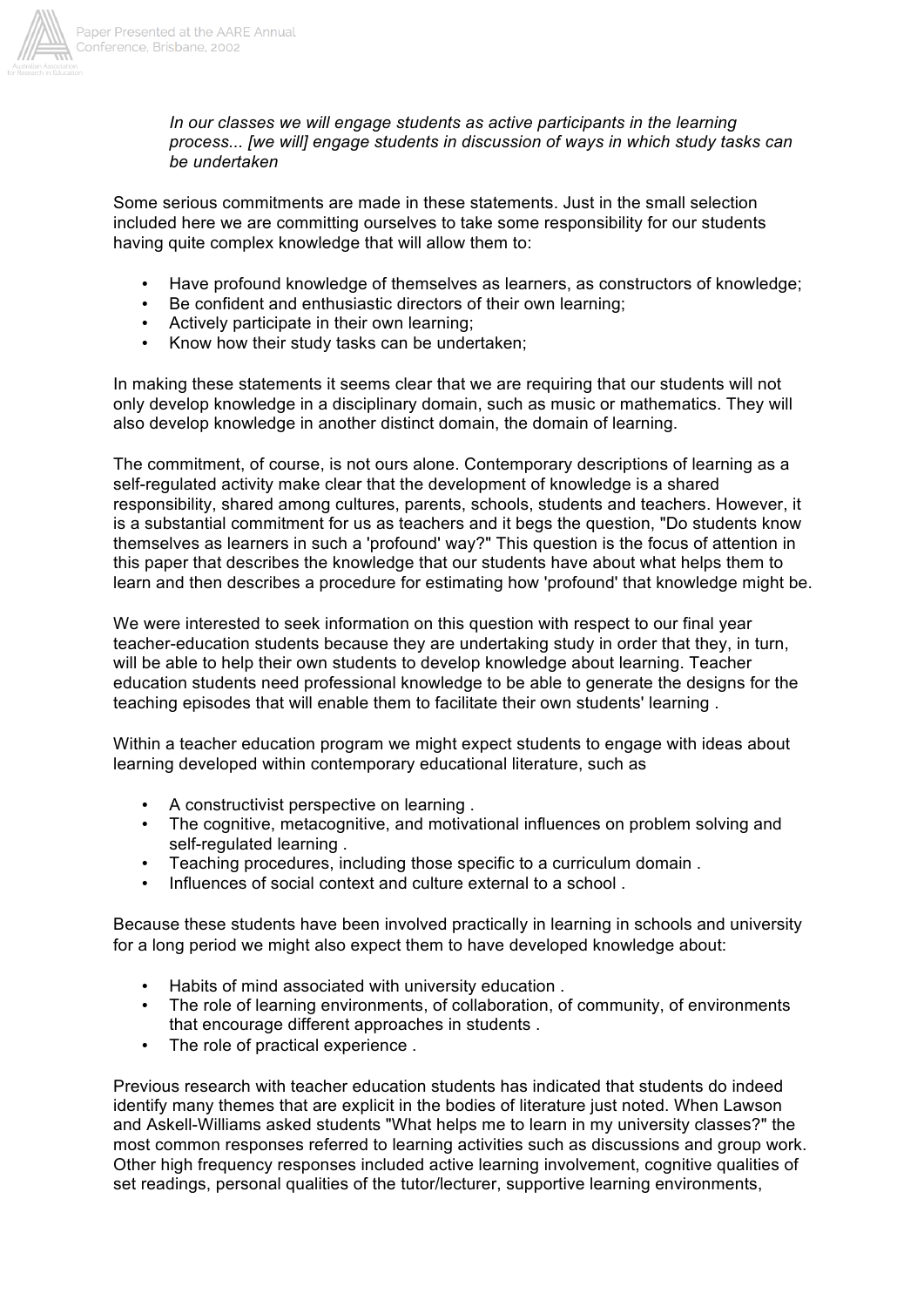

critical thinking opportunities and practical activities. Very few responses mentioned the affective or motivational state of learners that is a central focus in descriptions of learning as a self-regulated activity.

Neither was it clear from the Lawson and Askell-Williams' research how well-developed was the students' knowledge about these topics. Although students showed clear preferences for teaching approaches and situations that are valued highly in the educational research literature, it is not clear whether the students' knowledge of these approaches and situations was at the level of mere familiarity with key terminology, or whether it was more elaborated, or had greater complexity. A similar concern existed for Woolfolk-Hoy and Tschannen-Moran :

*[prospective teachers] lack understanding of the connections between teaching strategies and students' learning ... our students have great difficulty explaining the mechanism of learning and how teaching influences these processes ... Few students are able to connect the activity to cognitive processes that lead to learning, and few prospective teachers articulate what they want students to learn in ways that adequately represent academic content or cognitive outcomes (p. 280-281)*

Hence in Phase 1 of this study we set out to replicate the survey reported by Lawson and Askell-Williams with a cohort of final-year teacher education students. In the second phase of this study we interviewed a sample of students to probe their knowledge about the topics they regarded as most helpful for their own learning. For this paper we have analysed the results of this probing of knowledge focusing on the topic of class discussions.

#### *Class discussions*

Early work by Winne and Marx drew attention to the mediating effect that learners' understandings have upon teachers' instructions. Rather than being a passive observer of people and events, like a sponge absorbing water, the learner is seen to be an active agent in his or her own learning, "continuously involved in cognition about self and environment" . One important influence on the process of individual knowledge construction is the learner's involvement in social transactions, particularly discussions . For example, Palinscar wrote that, "from a social-constructivist perspective, discourse is the primary symbolic, mediational tool for cognitive development."

A substantial body of literature exists on the topic of class discussions. Cazden provided an early, and Nuthall a later, overview. To begin, it is important to explicate what is meant by "discussions" in the teaching and learning context. Many authors have provided definitions, especially drawing distinctions between discussions and other forms of verbal interaction such as conversations, show and tell, teacher led question-answer sessions, statements of intentions, or discourse about non-problematic (known) situations . We have adopted Pontecorvo's (1987) definition that stresses both a collective approach and a problematical situation as being essential ingredients for a knowledge building discussion.

*[A discussion is] ... that particular kind of conversation or verbal interaction in the classroom that is designed to* solve a problem collectively *that can be interpreted in many different ways; namely, to delimit a topic or define terminology; to clarify a conceptual field on which some work has already been done, to link up different experiences by comparing observations and interpretations, to work out a satisfactory explanation of a phenomenon, etc. (p. 240).*

Early studies analysed features of students' discussions. For example Resnick et al. conducted an analysis of conversations among triads of university students and identified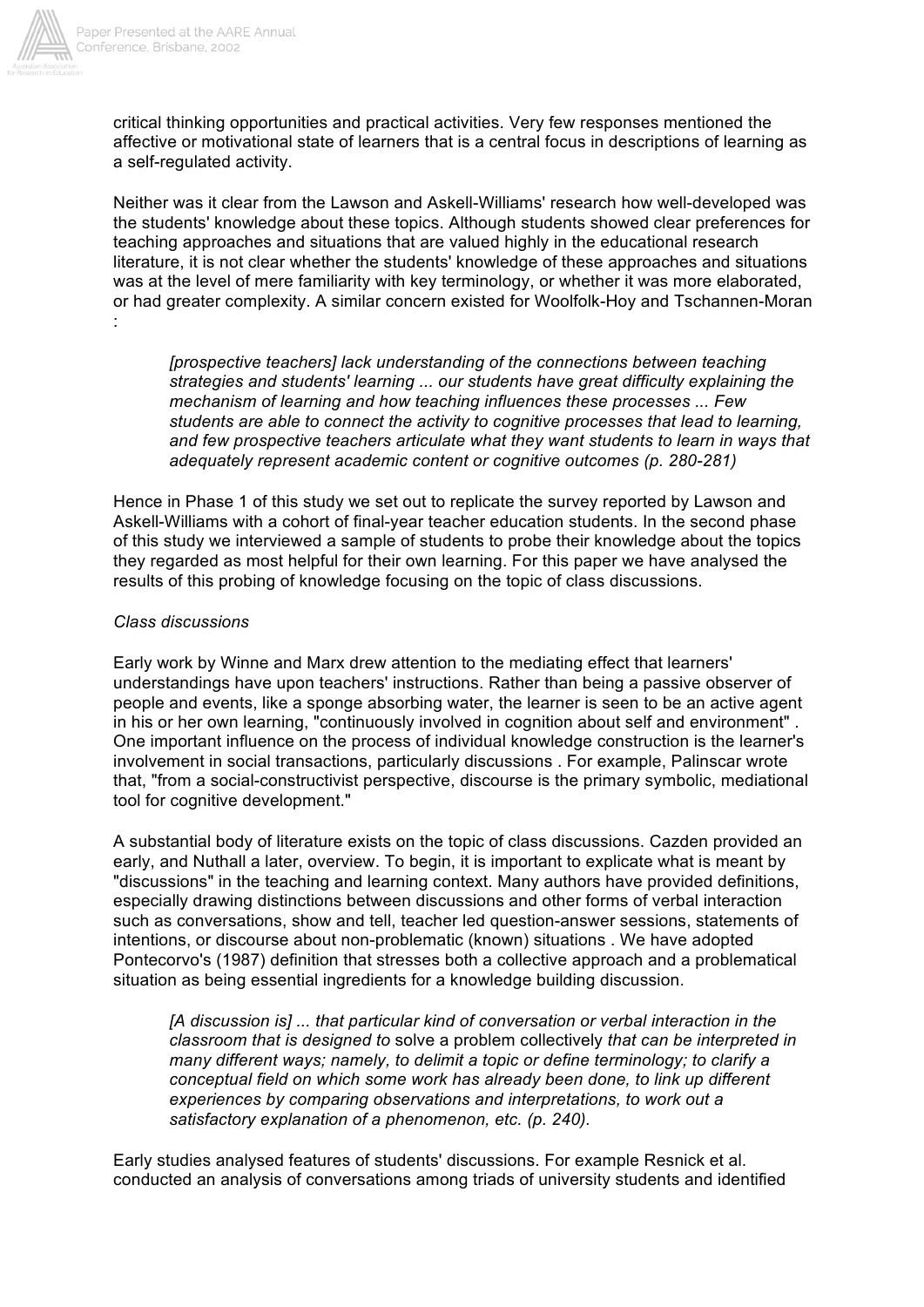

various facets of discourse including premises, conclusions, challenges, responses to challenges and concessions. Building upon foundations established by Vygotsky, Resnick et al. argued that individual reasoning is an internalisation of public practices. Pontecorvo (1987) investigated discussions in elementary classes and suggested that discussions allowed people to "think together" with an openness or "permeability" to each other's thoughts. The effort of thinking is "shared out" and anxiety associated with producing an answer is reduced. Pontecorvo suggested that discussion is a "process" that is translated into a "progress" in a group's thinking.

Pontecorvo and Giradet audiotaped discussions about an historical problem by small groups (5 members) of fourth grade students. The researchers concluded that, "autonomous interactional activities can be extremely rich situations in terms of the production of high level reasoning, even in young children" (p. 391). Pontecorvo and Giradet likened their participants' group discussions to situations of cognitive apprenticeship as discussed by Collins, Brown and Newman . In Brown and Campione's communities of learners, reciprocal teaching and jigsawing provided the ritual participant structures that fostered student-student and student-teacher discourse. Such discourse underpins the 'dialogic base' that Brown and Campione identified as one of a number of first principles of learning, and which "provide(s) the format for novices to adopt the discourse structure, goals, values and belief systems of scientific practice" .

Recently, Nuthall and Alton-Lee's "listening in" studies probed how discourse contributes to knowledge construction in classrooms:

*If, for example, a student acquires knowledge of a concept by being told the relevant information by a teacher, the student's understanding will incorporate the single dependent perspective of the student-teacher relationship. If, on the other hand, the student acquires the knowledge in the context of a classroom discussion in which different perspectives are described, explained and debated, the student's representation of the schema will incorporate a larger network of intertwined social and logical relationships. Such a network defines the dimensions of a mental space within which the student can explore, interact with, and try out alternative beliefs, arguments, and conclusions.*

Nuthall described how "putting it into your own words" represents the process of moving between the formal language of the discipline to the informal language that students use. Interpreting between the two languages is considered to be essential to constructing understanding .

As well as turning their attention to the "cold" aspects of knowledge construction, researchers have addressed "hot" cognition, such as the importance of students' discussions for maintaining motivation (especially interest) and for developing moral positions. Tobin, Tippins and Gallard stated

*Group discussions can play a significant role in students' learning by providing time for interaction with peers to answer student generated questions, clarify understandings of specific science content, identify and resolve difficulties in students' understanding, raise new questions, design investigations, and solve problems. Group interactions also provide a milieu in which students can negotiate differences of opinion and seek consensus. Perhaps even more important, opportunities for students to generate questions and interact with each other develop their ability to speak out, unafraid in order to take a moral stand. (p. 49)*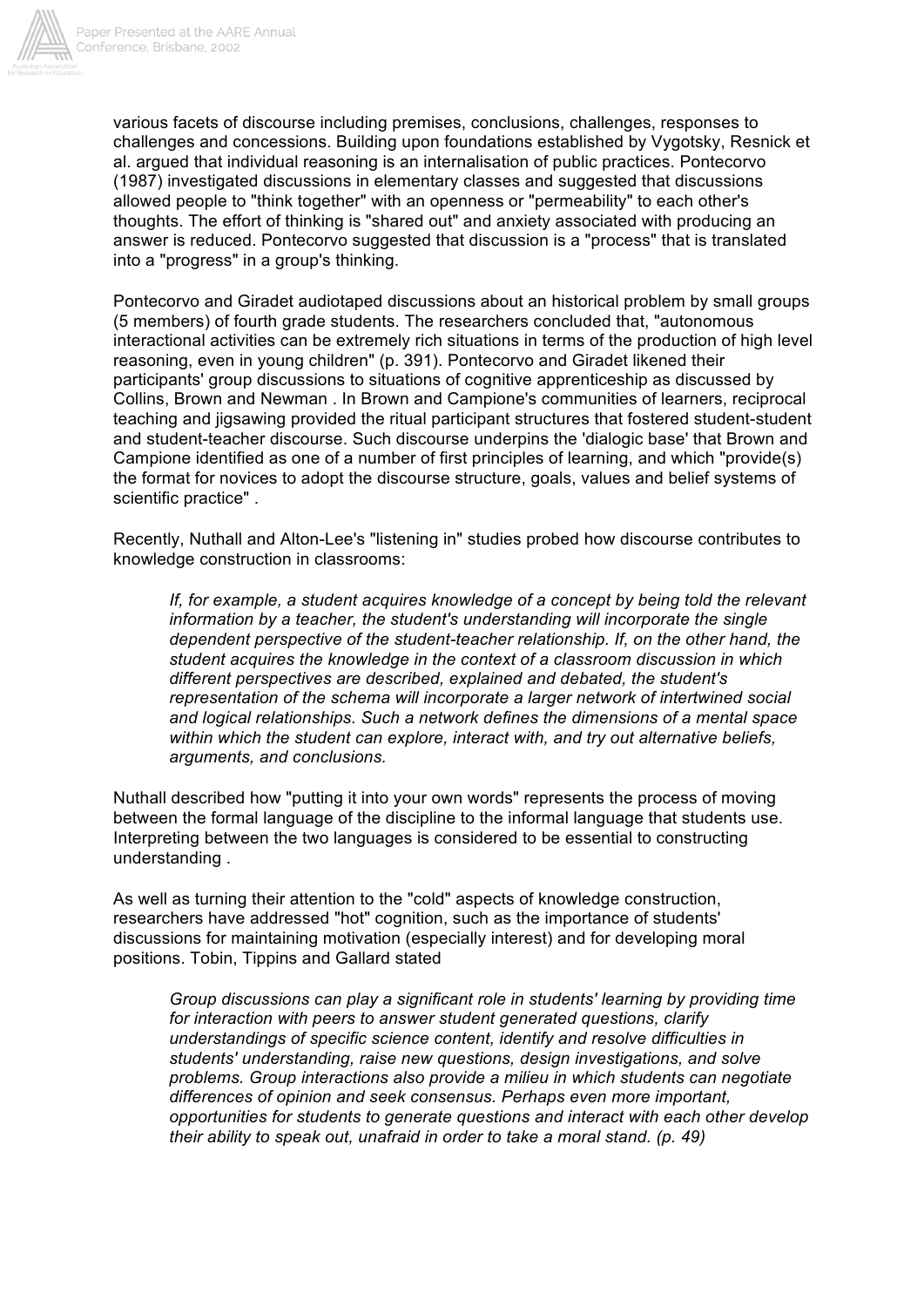

Dillon provided an extensive treatment of discussions in classrooms including delineating what a discussion is (as opposed to a non-directed conversation or a teacher led questionanswer session), what things should be discussed, how to conduct a discussion, how to engage in a discussion, and why to use discussions. Dillon's clear analysis of the reasons for using discussions provides compelling reasons for incorporating discussions into teaching and learning programs . In Dillon's view discussions can impact on: Understanding of subject matter and resolution of issues related to the subject matter; understanding of the discussion process and its educative function; personal growth; and understanding of the value of group reflection and deliberation .

Our research brings a new dimension to investigations into class discussions. Earlier studies have identified the features and potential value of class discussions from philosophers', researchers' and practitioners' perspectives. However, in our research, the category of class discussions arose from the perspectives of the learners: *they*argued that class discussions helped them to learn. Phase one of the research reported in this paper investigates participants' views about *how* class discussions help them to learn. We take our research further in Phase 2, where we investigate the complexity of participants' knowledge about class discussions as a teaching and learning process.

## *Knowledge complexity*

Researchers have addressed issues of quality of knowledge from different perspectives and using different terminology (e.g., depth of processing; levels of outcomes; connectedness; schemas; elaboration). Problems of connotation and boundary drawing have been associated with each of the terms favoured within those different perspectives. For example, Jacoby and Craik pointed out that the proposition that more deep and meaningful analyses led to better memory was troubled by the fact that "some difficulty has been encountered in specifying exactly what is meant by 'deep' and 'meaningful'" . Twenty years later the same problem underlies Mintzes and Novak's questions: "What does it mean to understand ...?" and "How will I know when my students have developed this ability?" (p. 42).

A major reason for the continued use of a variety of perspectives about knowledge quality is that such quality is multidimensional, as McKeown and Beck argued;

*Knowledge is not a one dimensional phenomenon and, thus, "having knowledge" is not a yes/no proposition; there are many subtleties in the character and arrangement of individuals' knowledge. (p. 689)*

The varied perspectives on knowledge quality have arisen as researchers have focussed on different dimensions of quality. When Biggs and Collis addressed the question of identifying quality in students' learning outcomes their SOLO taxonomy included dimensions such as capacity (of memory), relatedness of constructs, and conceptual abstraction and extension beyond the instructional material given. White and Gunstone took an even more multidimensional perspective on the qualities of cognitive (memory) structure. White's initial dimensions were 1) extent, 2) precision, 3) internal consistency, 4) accord with reality, 5) variety of types of memory element, 6) variety of topics, 7) shape, 8) ratio of internal to external associations, and 9) availability. White and Gunstone proposed that students' knowledge should be evaluated along (at least) these nine dimensions if a true account of the quality of their knowledge was to be obtained.

Other researchers have focussed upon a dimension of knowledge relatedness, or connectedness, when addressing knowledge quality . More recently Hogan and her colleagues produced a series of papers that documented eighth grade students' depth of cognitive processing and reasoning complexity. To assess students' reasoning complexity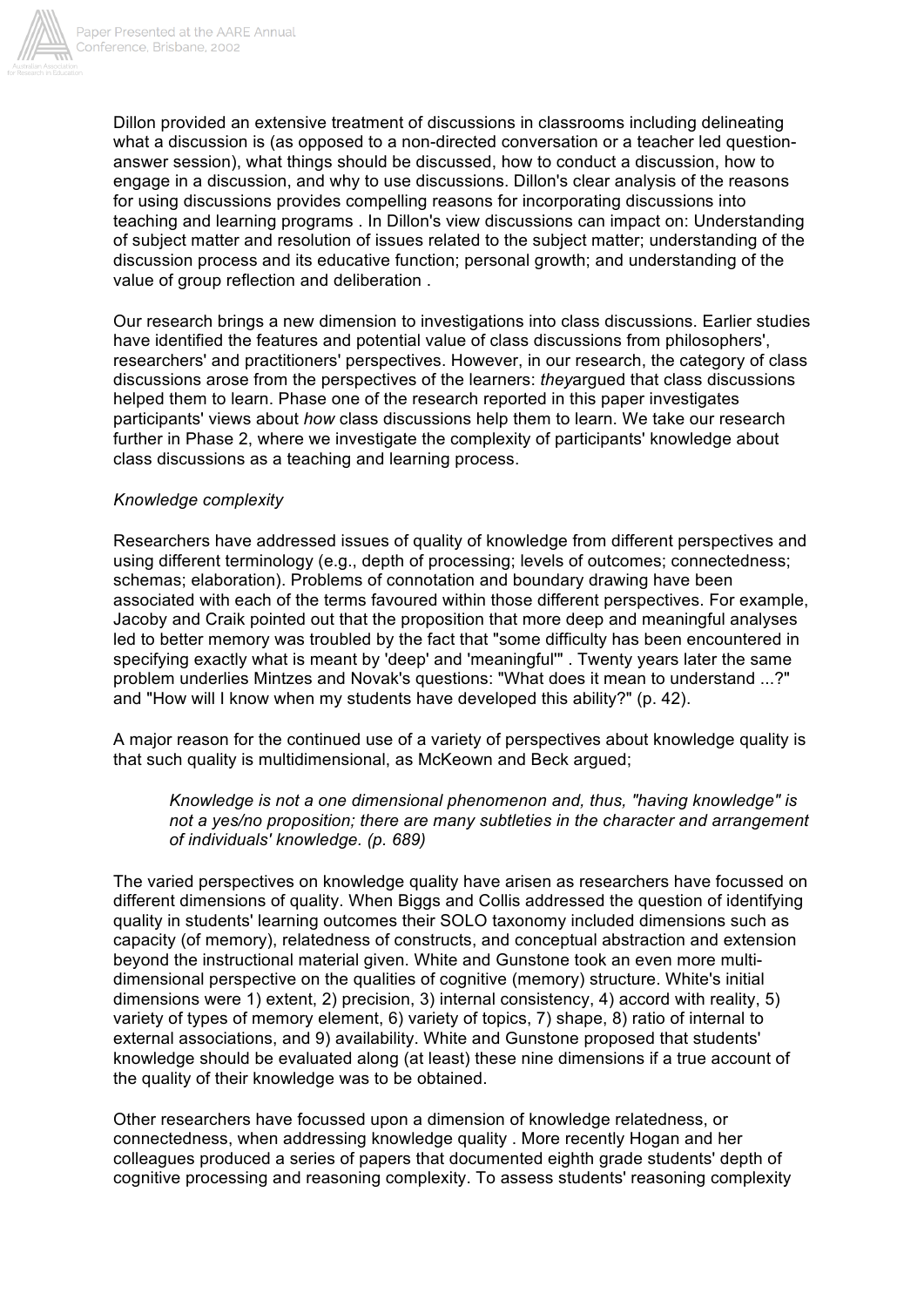

Hogan et al. created a rubric containing six criteria: generativity, elaboration, justifications, explanations, synthesis and logical coherence.

Our concern in this project was with a subset of dimensions of knowledge quality, in particular the degree of development of the students' explanations about how class discussions facilitated their learning. We have labelled this subset *complexity* of knowledge We were interested in the amount of knowledge generated by students, the detail that can be produced, and the type of explanation of facilitation of learning.

We have set three objectives for this paper:

1. To report on student teachers' perceptions of procedures that facilitate their learning in their university classes.

2. To describe the range of ways in which student teachers regard class discussions as facilitating their learning.

3. To apply a coding system designed to provide information about the complexity of students' knowledge about how class discussions help them to learn.

#### **Method**

#### *Participants*

Seventy-eight students in the final semester of their final year of the junior primary, primary, middle school and secondary strands of the Bachelor of Education (B Ed) program in an Australian university, participated in this study. Students had undertaken at least 80 days of supervised practical teaching experience in schools. Participants comprised a mix of mature age students and those aged in their early 20s. Students were mostly female and predominantly of Anglo-Saxon background.

#### *Procedure*

#### Phase 1

In Phase 1 of the study participants provided written responses to the probe question, "What happens in my university class that helps me to learn?" These responses were tabulated and sorted into categories. Two researchers worked on the categorising procedure independently and then compared categories. We discussed and resolved disagreements and accounted for all statements in 49 discreet categories. Class discussions emerged as the most frequently cited category, accounting for 81 of the total of 365 statements.

#### Phase2

At the same time as we gathered written responses, we asked participants to volunteer to attend an interview to discuss their written responses in more detail. We offered a payment for the time spent in the interview*.* Forty students volunteered to be interviewed. Interviews were held with the 10 students who could attend at the times available for interview.

The interview began with the student's response to the probe question. The student was asked to: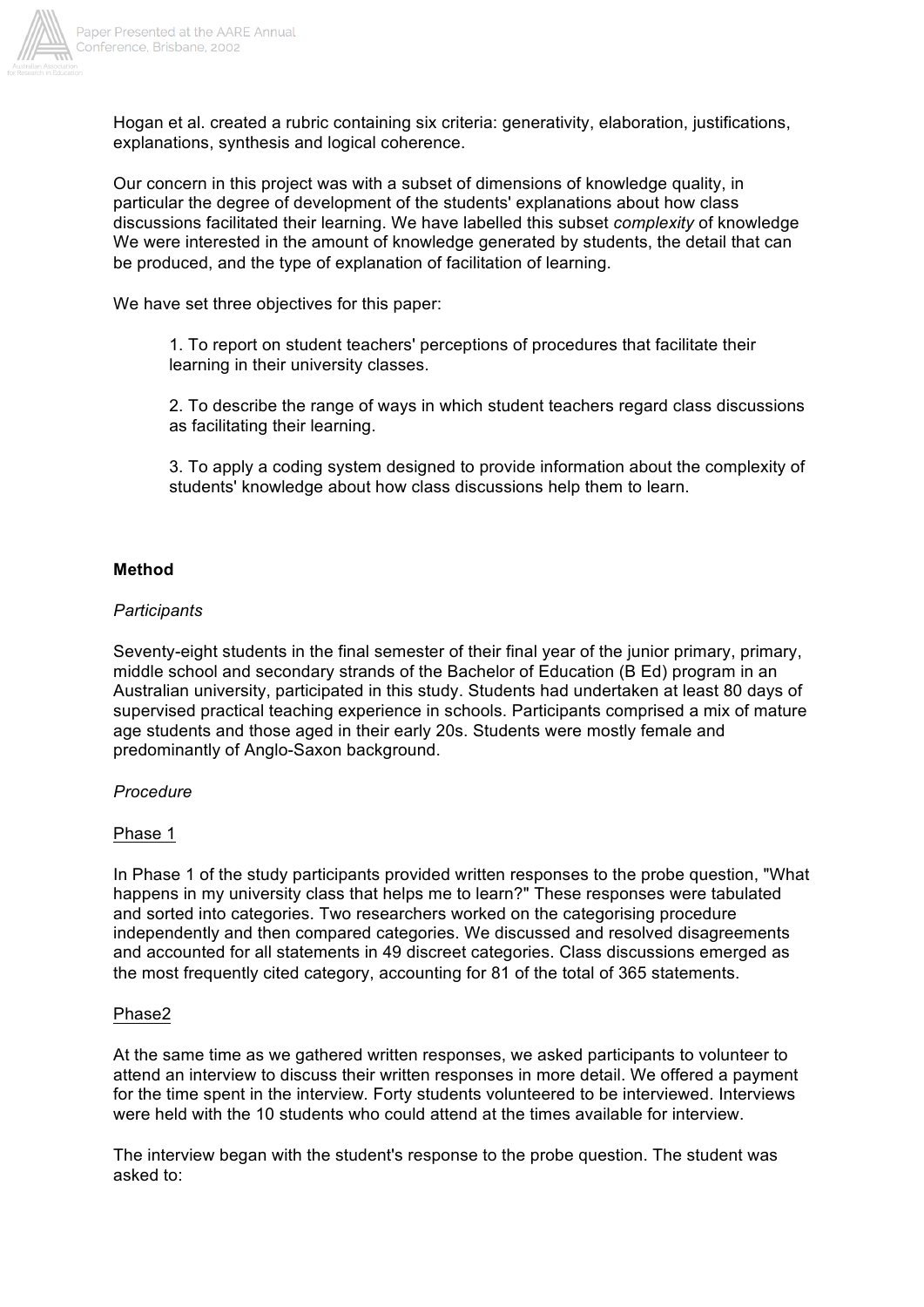

*Look over the statements you made on the card (during Phase 1) and select the statement that you think is most important in terms of helping you to learn in your university classes. Pick the statement that refers to the procedure/strategy/thing that you think is most important for helping you to learn in university classes.*

The student was asked questions about the chosen statement that were designed to probe their understanding of how this helped them to learn. The interviewer asked the student to expand on the meaning of the statement, to give an example, to explain how it helped his/her learning, what part of the learning process was affected by it, and how this effect occurred. Students were invited to use any form of explanation they thought helpful and were encouraged to express their theories of how learning was affected. They could, and did, draw diagrams and discussed their theories of learning.

A key component of the interview procedure was the probing of terms used in explanations. Thus if a student explained that class discussion helped her to "*bounce ideas off others*" she was asked to explained what 'bouncing off' involved and how it had an influence on her learning. The purposes of this method of probing was to extend students as far as they could go in discussing how their learning was assisted. The probing ended when the student could generate no new information or indicated that there was nothing more to add. Each interview ran for approximately an hour. Interviews were transcribed verbatim.

It is relevant to note that use of this interview procedure meant that we did not always cover the same topics with each student, though class discussion was mentioned by each student, and it is this topic that we have focussed on in this report.

## *Categorising the interview transcripts for content*

We read, coded and discussed the relevant sections of transcripts on several occasions until all three researchers agreed upon major categories and overarching themes.

## *Coding the interview transcripts for complexity*

To take our analysis of the transcripts further, each transcript was segmented into statements. Major statements identified distinct ways in which class discussions had a facilitating effect on learning. A major statement could be further expanded with minor statements. Each statement was coded to identify different degrees of complexity in reasoning about how the topic of the statement facilitates learning. The coding scheme consists of Levels One to Four: higher levels represent greater complexity, as detailed in Table 1. Coding of the section on class discussion in a sample transcript was carried out independently by two raters and disagreements resolved prior to final coding.

## Table 1. Complexity of knowledge coding levels

| Level $0 \parallel$ Some statements were repetitions or rephrasing of an earlier statement. |
|---------------------------------------------------------------------------------------------|
|                                                                                             |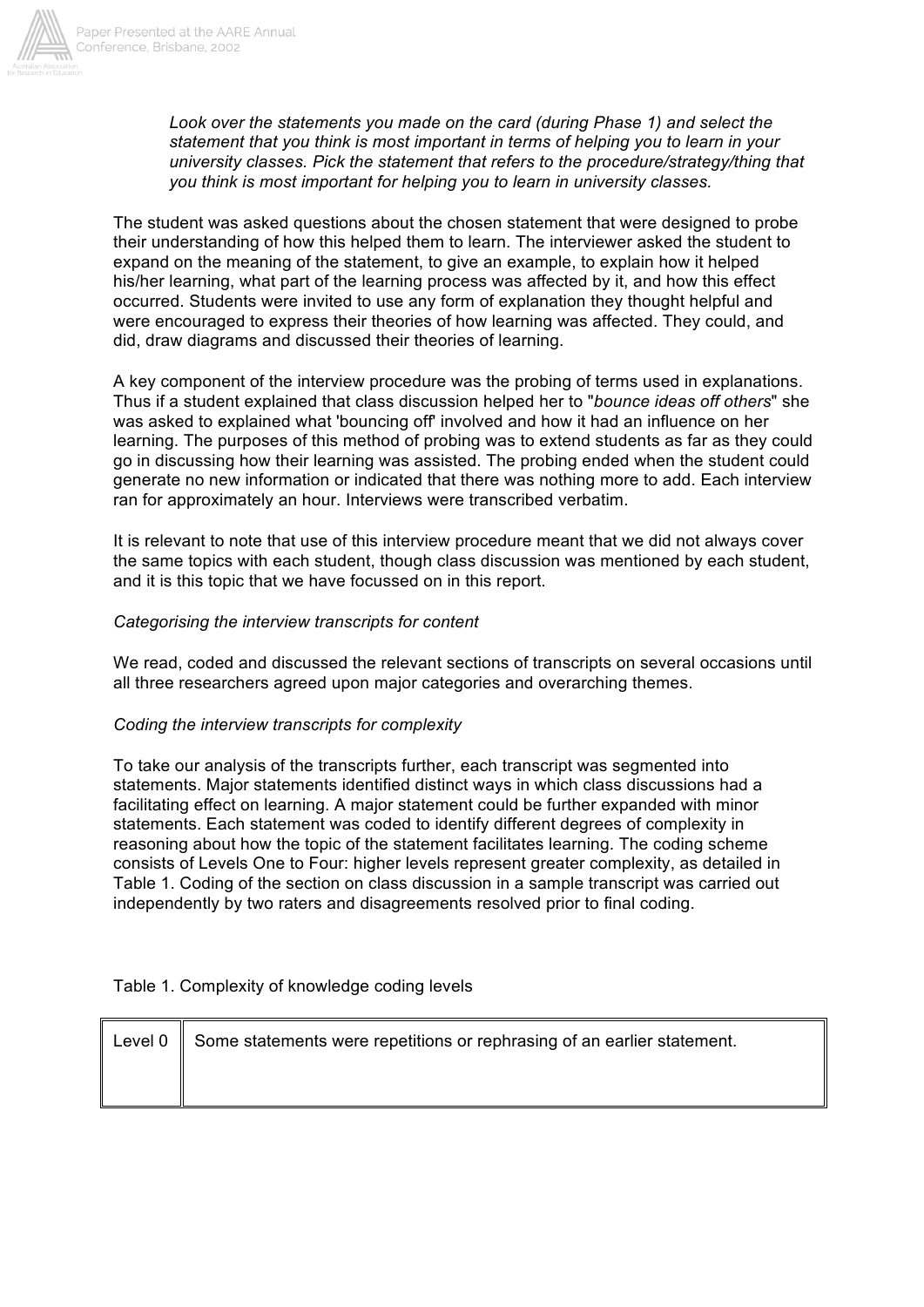

| Level 1            | Some statements provided further detail, such as features of a construct or a<br>definition, or an example, of that construct.                                                                                        |
|--------------------|-----------------------------------------------------------------------------------------------------------------------------------------------------------------------------------------------------------------------|
|                    | Sometimes I'm never confident                                                                                                                                                                                         |
|                    | It could be the language of the article or something like that that's just a bit<br>heavy.                                                                                                                            |
|                    | Other statements simply noted relationships between constructs without any<br>explanation of the nature of the relationship.                                                                                          |
|                    | I can really gain a lot from other people's understanding                                                                                                                                                             |
| Level <sub>2</sub> | These statements made explicit more complex relationships, such as cause-effect<br>or conditional relationships, between one construct and another.                                                                   |
|                    | It reduces the amount of fear I have about doing an assignment and<br>getting it right.                                                                                                                               |
|                    | If it can connect somehow to what I'm thinking then I'll connect it.                                                                                                                                                  |
| Level 3            | Finally, a student could draw a relationship between the construct and a higher-<br>level construct, perhaps making a link between the construct and a construct that<br>is explicit in contemporary learning theory. |
|                    | Well then I know it's not me, I know I'm not a dunce.                                                                                                                                                                 |

## **Results**

## *Phase 1: Written responses about what facilitates learning*

The frequencies of the statement categories made by students in answer to the question 'What facilitates learning in my university classes?' are shown in Table 2. Participants referred to many of the issues raised in the introduction to this paper as being of contemporary interest in literature on learning and teaching. For example, participants suggested that the features of the class atmosphere, learning resources (e.g., visual aids, readings, handouts), the personal qualities of teachers (e.g., teachers, humour), the procedures used in teaching (e.g., hands- on, practical activities, demonstration lessons), and the characteristics of the teaching presentations (e.g., clarity, relevance, topic integration) all facilitated learning. Participants also referred to their own personal qualities as students (e.g., time management, self-direction), habits of mind (e.g., personal reflection), and motivation, though these nominations were less frequent than the previous teacherbased set. As noted earlier, the most frequent nomination for facilitating learning was discussions. Sixty-nine of the 78 participants referred explicitly to class discussions and/or group work in their written responses. Of the remaining nine participants, four made implicit reference with words such as "interactive" and "social interaction." Only five participants made no reference to discussions or group work.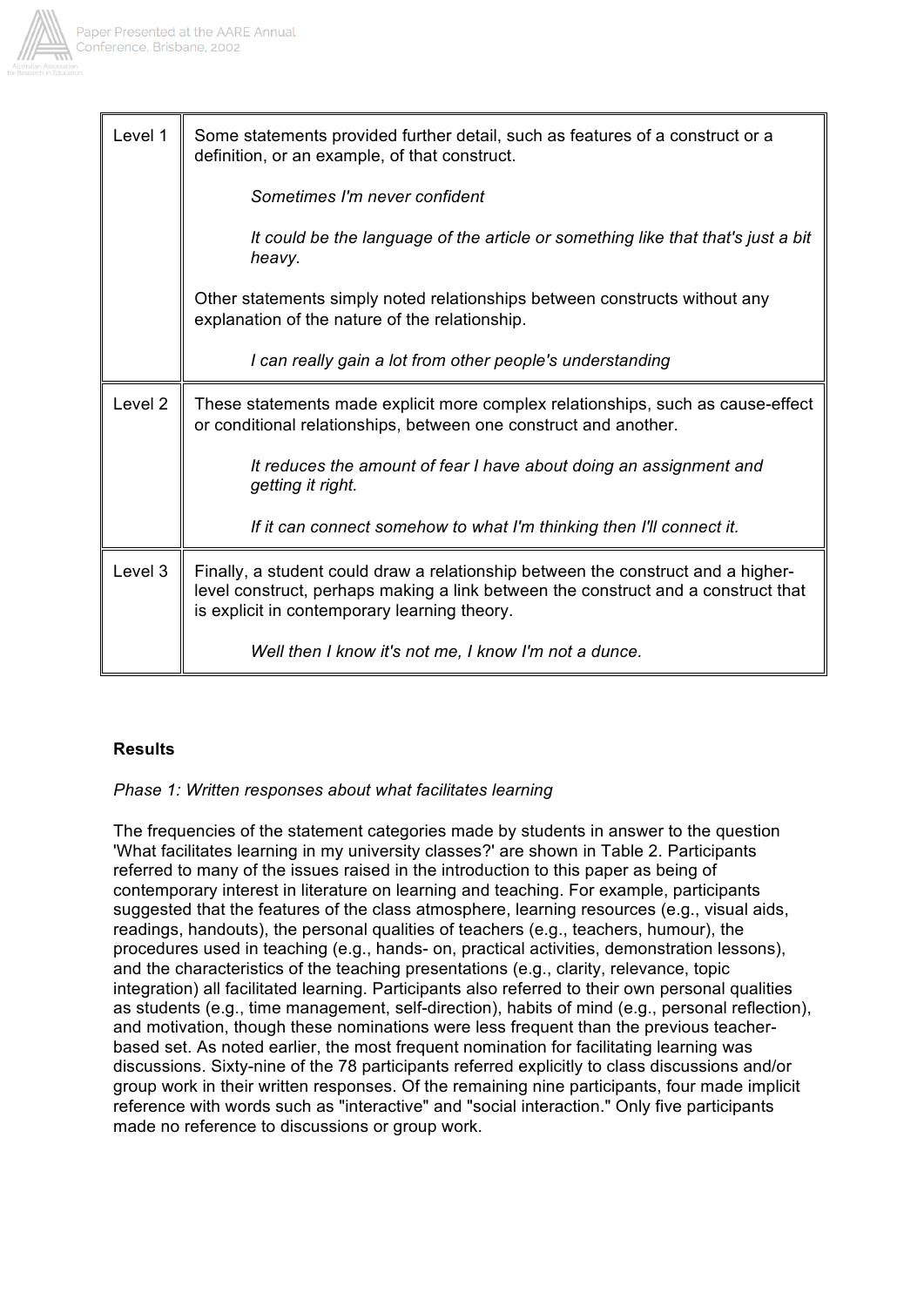

## Table 2. Statement categories

| Category                     | Frequency      | Category              | Frequency      |
|------------------------------|----------------|-----------------------|----------------|
| <b>Discussions</b>           | 81             | Lectures              | 4              |
| <b>Teachers</b>              | 26             | My point of view      | 4              |
| Assignments                  | 16             | <b>Real life</b>      | 4              |
| Visual aids                  | 16             | Attendance            | 3              |
| Clarity                      | 15             | Facts                 | 3              |
| Readings                     | 15             | Feedback              | 3              |
| Hands-on                     | 14             | Prior knowledge       | 3              |
| Practical applications       | 13             | Practicum             | 3              |
| Personal reflection          | 10             | Self direction        | 3              |
| Relevance                    | 10             | Ideas                 | $\overline{2}$ |
| Active involvement           | 9              | Individual            | $\overline{2}$ |
| Groups                       | 9              | Negative examples     | $\overline{2}$ |
| Interest                     | 9              | Problem solving       | $\overline{2}$ |
| Atmosphere                   | 8              | Social interaction    | $\overline{2}$ |
| <b>Demonstration lessons</b> | 8              | Freedom               | 1              |
| Topic integration            | $\overline{7}$ | Flexibility           | 1              |
| Humour                       | $\overline{7}$ | Field trips           | $\mathbf{1}$   |
| Questioning                  | $\overline{7}$ | Listening             | 1              |
| Time management              | $\overline{7}$ | Learning partnerships | 1              |
| Communication with tutor     | 6              | Note taking           | 1              |
| Examples                     | 6              | Own way               | 1              |
| Handouts                     | 5              | Revision              | 1              |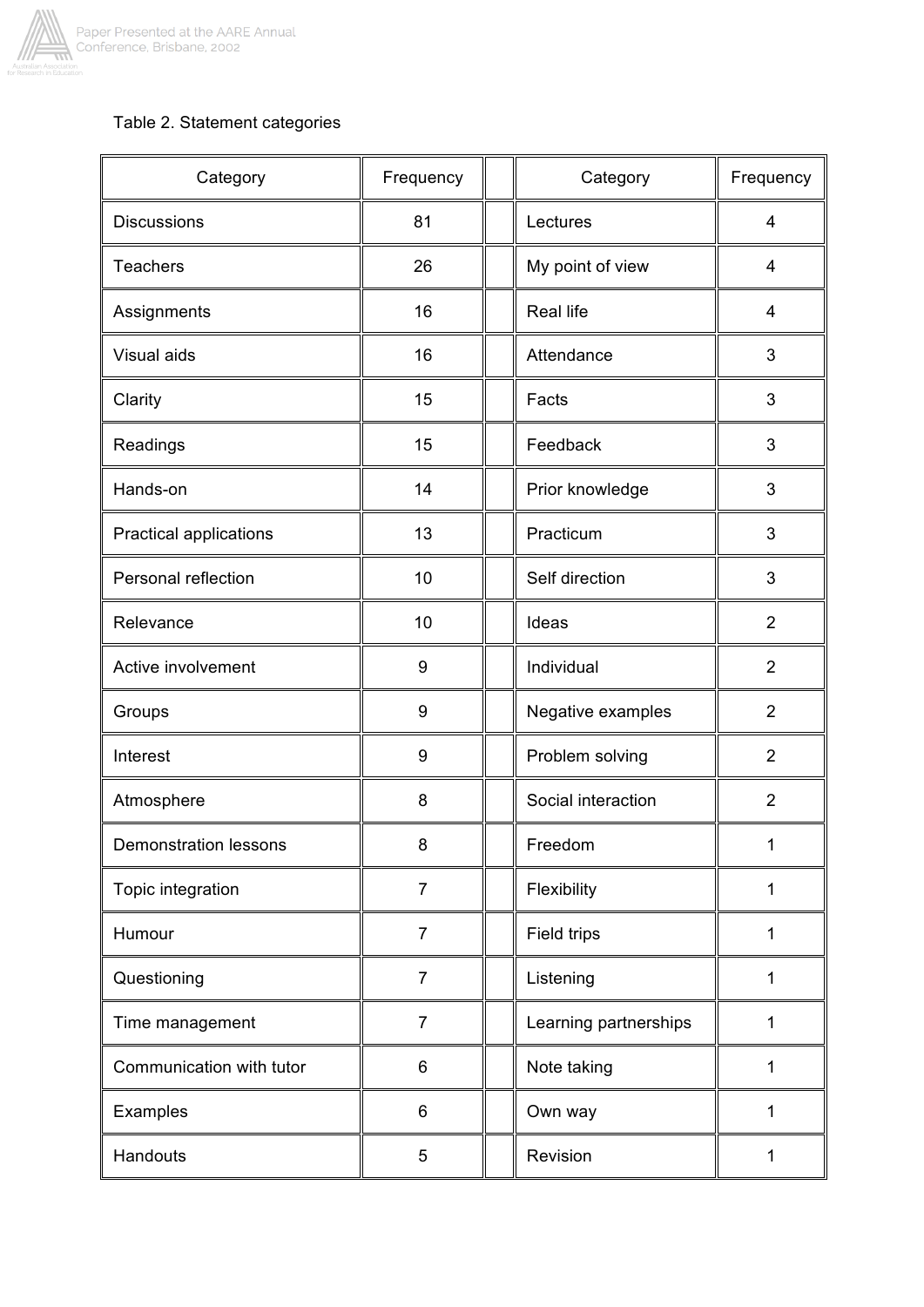

| Interactive |  | Role plays          |  |
|-------------|--|---------------------|--|
| Journals    |  | Scaffolded learning |  |
|             |  | Workshops           |  |

## *Phase 2. Knowledge about class discussions in interviews*

Each of the 10 interviewees spoke about discussions and working in groups. Although negative thoughts about discussions and group work were few, it is important that they are not overlooked.

*I don't actually like group work very much. I feel I need to perform for the group as often group members do not contribute very intelligently.*

One interviewee spoke about negative aspects of class discussion as they related to the assessment requirements of the course. She felt that; 1) class discussions and group work could cause a compromise solution that might achieve a lower grade than she could achieve on her own; 2) by sharing her ideas other people might steal them for their own gain, and; 3) people strayed off the discussion topic and wasted time. However, it is interesting to note that this participant told us that even if she did not contribute to those discussions she still used her written notes about issues raised during class discussions to assist her thinking and writing. She also said that she enjoyed partaking in a group brainstorm activity when there were no assessment constraints.

Negative statements were far outweighed by statements expressing the value of class discussions, such as the following:

*I take the information that the lecture has verbally presented. I think about this information and further my readings. The ability to take this information and clarify it through discussion. This clarification process is generally more helpful if done with my peers. Here each concept is redefined in a number of ways from many different perspectives. This allows me every chance to identify with the type of communication the information is given in. I am never really sure what comment will trigger off my understanding.*

Nine of the 10 interviewees spoke favourably about the beneficial aspects of discussions for their own learning. Indeed, four of the 10 interviewees said that class discussion was the most important feature that helped them to learn, and a further four said that class discussion was the second most important procedure facilitating their learning. The range of issues raised about class discussions during interviews is shown in Table 3. The range of issues is quite wide and many are described in ways that are close to descriptions available in contemporary literature on leaning. For example, in the group clustered under *Learning Process: Examine* there are a number of statements that focus on a process of reflection. There are also a group of statements indicating that, collectively, these students recognise the role of affective and motivational elements in facilitation of learning in a class discussion. Among the student descriptions there were some well-developed models of knowledge structure, as indicated in the following description by one student of the effect of the introduction of new material during a discussion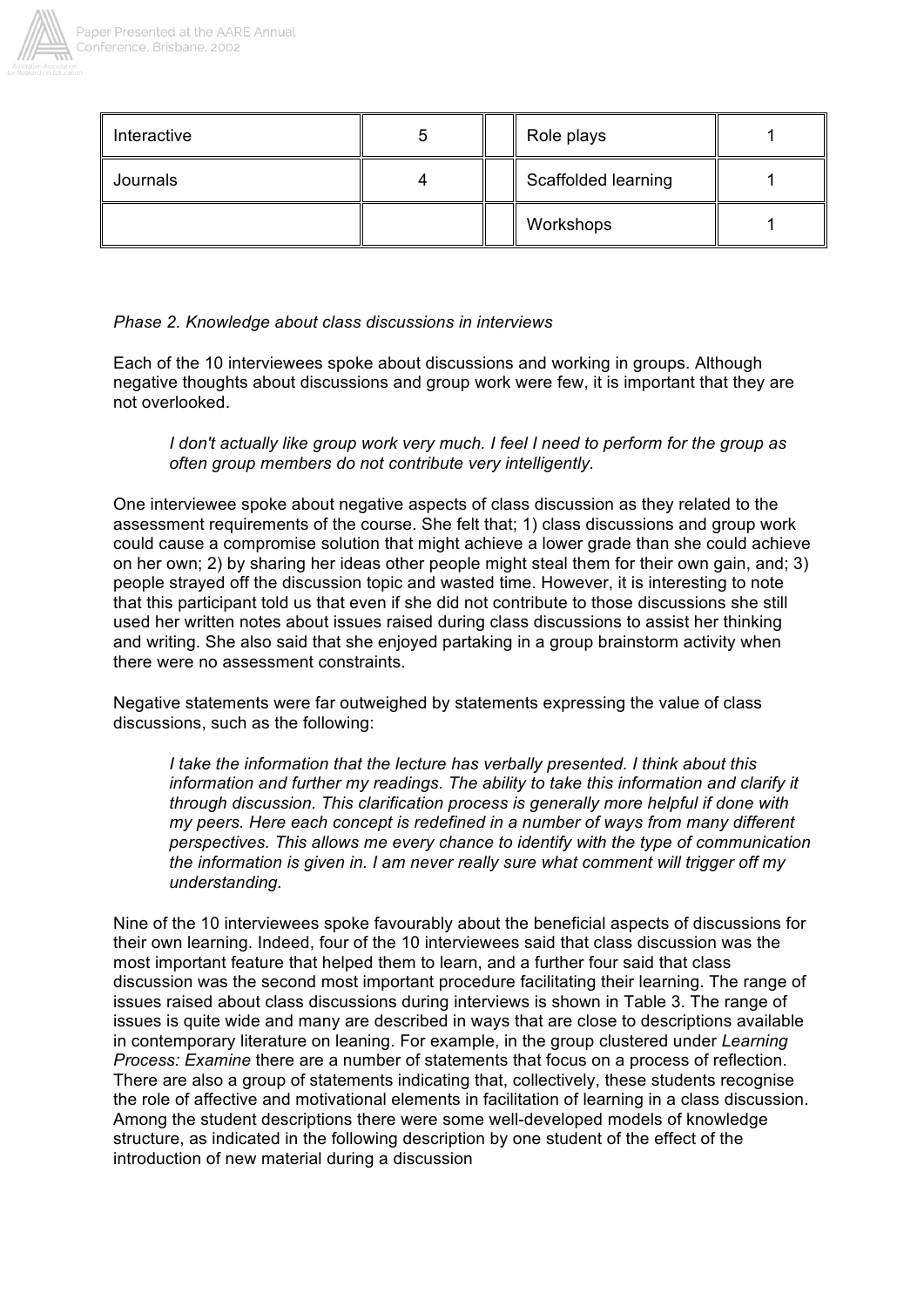

...if it can connect somehow to what I'm thinking then I'll connect it. If it doesn't well *then it's...it's sort of...I guess it's always there. I guess it stays there as well but it's not...um...mm......mm...no it's...yeah it gets incorporated into my thinking, into my knowledge or whatever it is that...It must compare with my beliefs, my morals, my ethics, whatever you want to call them um.... So, it may be incorporated and discarded later er...into my belief system. But...I guess the knowledge is always there... Some of your knowledge will agree with your belief system and some of it doesn't, but you've got to have, I feel I've got to have both sides of the arguments.*

Table 3. Topics noted about class discussions.

| Topic                 | Example                                                                                                                                          |                |
|-----------------------|--------------------------------------------------------------------------------------------------------------------------------------------------|----------------|
|                       |                                                                                                                                                  | οf<br>students |
| Climate               |                                                                                                                                                  | 1              |
| Physical              | Placing the chairs in a circle is often helpful for the<br>exchange of ideas.                                                                    | 1              |
| Emotional             | I have an emotional reaction to being contradicted.                                                                                              |                |
| Social interaction    |                                                                                                                                                  |                |
| Peers                 | Because [peers] are on a similar level  well you pick<br>things up                                                                               | 3              |
| Informal group        | You have discussions when start talking to your friends or<br>when you are walking out the door                                                  | 3              |
| <b>Bonding</b>        | Members at the beginning of the study period in some<br>ways form a bond and a pact that they will treat each other<br>within certain boundaries | 1              |
| Qualities of<br>peers | [With] mature aged students I can open up<br>morebecause they have more of a clue as to what I'm<br>trying to say.                               | 1              |
| Motivation            |                                                                                                                                                  |                |
| Interest              | I may actually just tune out and let them get on with it                                                                                         | 1              |
| Value                 | If I like something I will continue to do it.                                                                                                    | 3              |
| Confidence            | It gives me more confidence that I got what I needed out of<br>the article.                                                                      | 2              |
| Efficacy              | I know I'm not a dunce                                                                                                                           | 1              |
| Affect                |                                                                                                                                                  |                |
| Feeling,<br>emotion   | My emotional state has a great deal of effect on my<br>willingness to learn and participate                                                      | 3              |
| Comfort               | I think I feel more comfortable with myself if I come and<br>talk to peers about it and they say the same thing                                  | 4              |
| Learning style        |                                                                                                                                                  |                |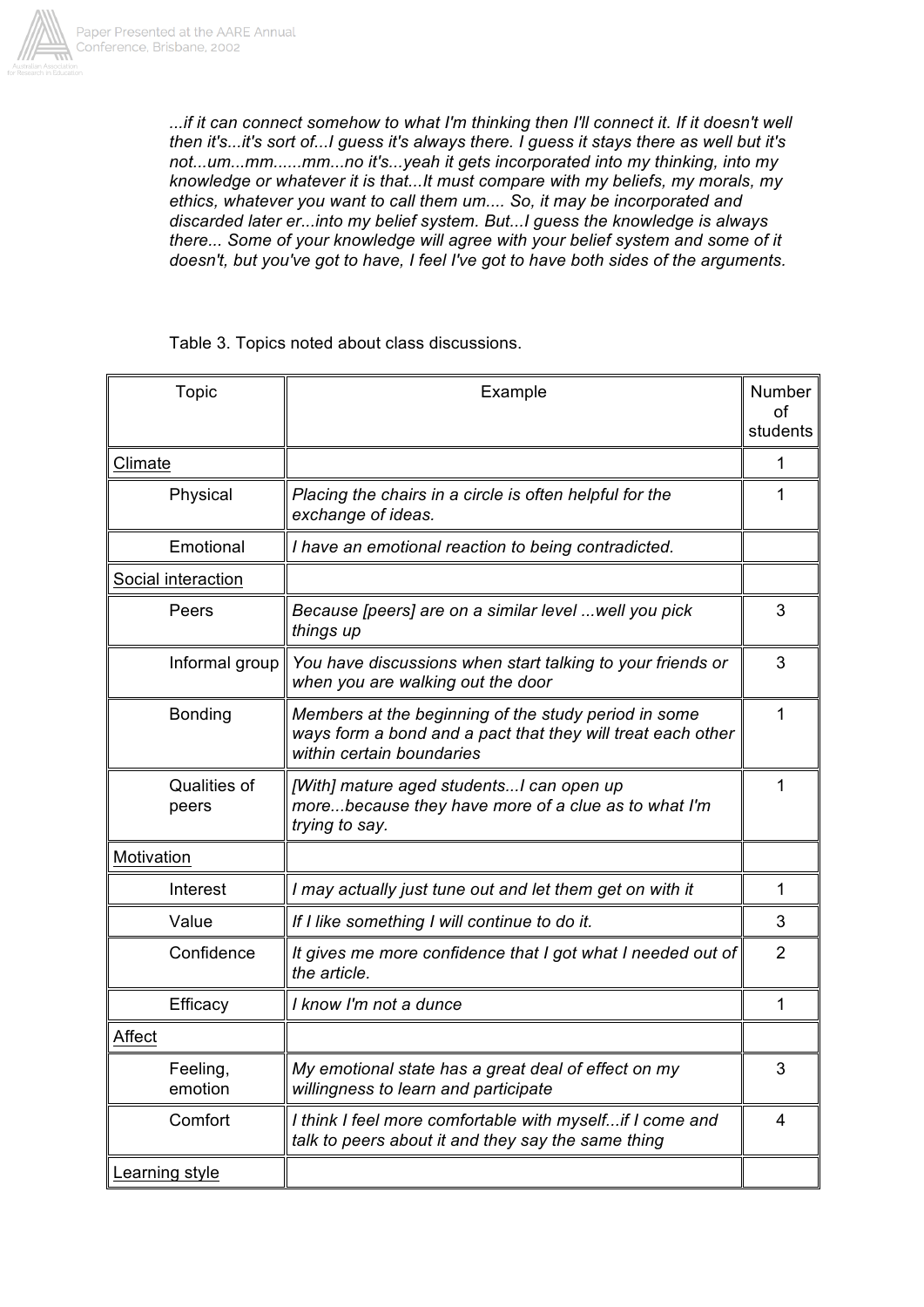

| Question and<br>feedback | My learning style is through questioning and getting<br>feedback and re-questioning and getting feedback | 1              |
|--------------------------|----------------------------------------------------------------------------------------------------------|----------------|
| Listening                | I listen and different thoughts go around in my headand I<br>just sort of take it all in                 | 3              |
| Talking                  | I've always been a person who learns through talking<br>about things                                     | $\overline{2}$ |
| Visualising              | It was a mental picture or some sort of graphical<br>representation that I could almost see              | 3              |
| Learning process:        |                                                                                                          |                |
| Acquisition              |                                                                                                          |                |
| Bounce off               | Being able to bounce off thoughts from our peers                                                         | 1              |
| Pick up                  | You might, or you might not, pick up things that you've<br>missed.                                       |                |
| Learning process:        |                                                                                                          | 8              |
| Examine                  |                                                                                                          |                |
| Exploration              | I have the opportunity to examine my ideas and<br>interpretations                                        | 3              |
| Clarification            | I jot down points that I want clarified or I want answers to                                             | 5              |
| Comparison               | [Seeing] what is different about my idea and the other<br>person's idea                                  | 5              |
| Many angles              | [I ask] why did they look at it from that angle                                                          | 4              |
| Challenge                | I actually kind of argue with the ideas in my head.                                                      | 5              |
| Questioning              | Made me realize you have to look deeper into the<br>informationand question some of the things           | 3              |
| Monitoring               | [I'm] gauging how they react to the different suggestions                                                | 5              |
| Learning process:        |                                                                                                          |                |
| Transform                |                                                                                                          |                |
| Big picture              | So I can get the big picture of what they're trying to get out<br>of it                                  | 1              |
| Translate                | I enjoy putting my views forward and that translating helps<br>me to learn better                        | 1              |
| Reorganise               | I might find a gap and the new piece might fit in and fill<br>part of that gap                           | 6              |
| Confirm                  | I stillsort out the information into what is relevant to me in<br>my viewpoint                           | 1              |
| Reinforce                | If they've picked up the same points that I have it<br>reinforces it in my head                          | 1              |
| Expand                   | It expands your learning from how you've possibly always<br>done your learning                           | 5              |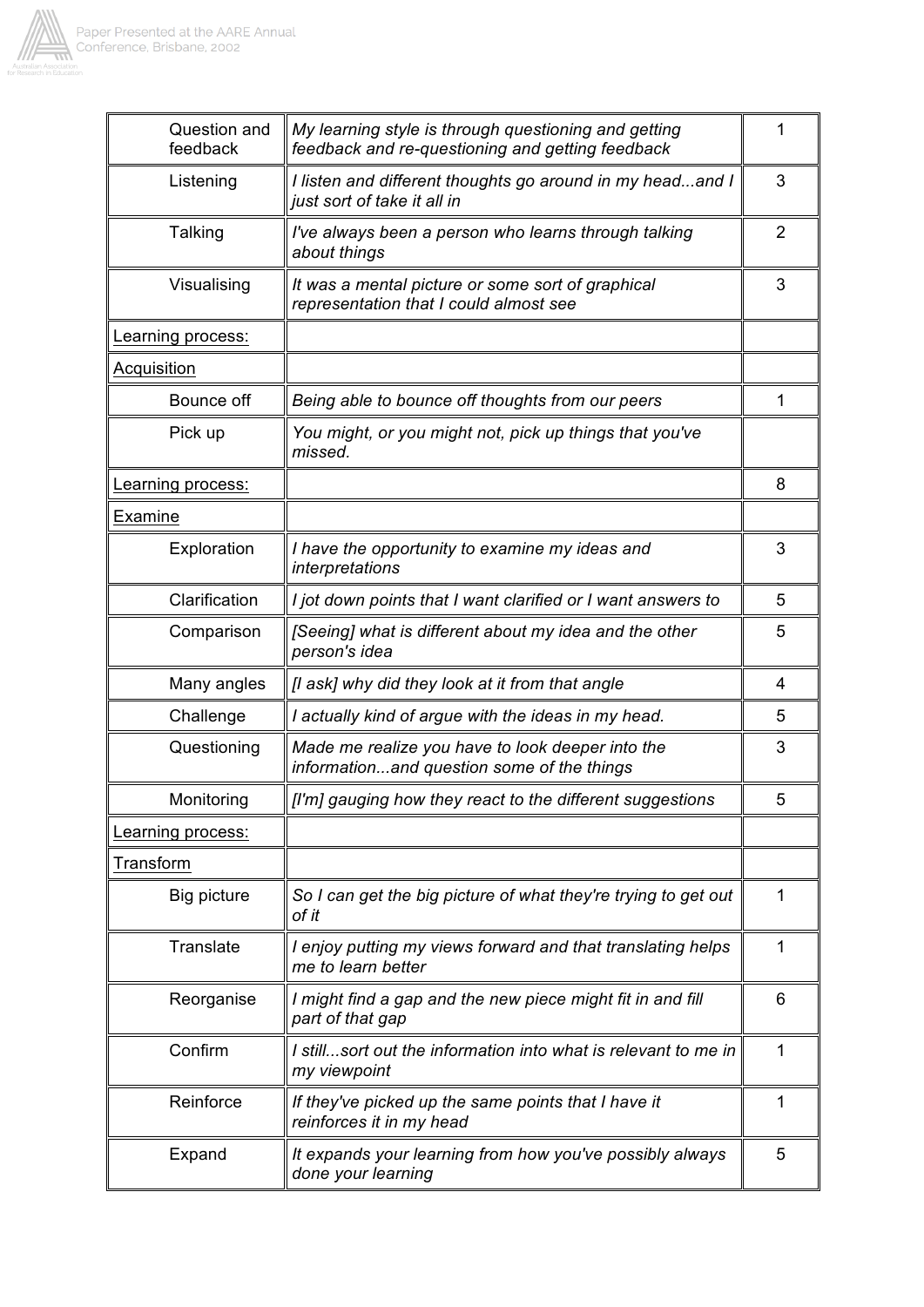

| Generation of<br>new  | And see whether that forms a new pattern that I hadn't had<br>before                                                           |   |
|-----------------------|--------------------------------------------------------------------------------------------------------------------------------|---|
| Problematic nature    |                                                                                                                                |   |
| Pressure              | I don't want to be badgered to participate                                                                                     | 2 |
|                       | Stealing ideas    I don't like to share with people the fact that I've thought of<br>it because I don't want them to steal it. |   |
| Off task              | I feel like my time is being wasted ifthey're completely<br>getting off the topic                                              |   |
|                       | Compromising $\parallel$ You have to compromise and I just felt that was frustrating                                           |   |
| Doing all the<br>work | I just found that it would always seem to fall back on me to<br>be the one to who would speak in front of the class            |   |

The collection of statements represented by the examples in Table 3 provides evidence that participants have a rich base of knowledge that could be used to develop future discussions about a number of important features of learning. For example, the quotation discussing knowledge that 'fits' (see Learning process: Transform: Reorganise) might be used to stimulate consideration of the existence of contrasting views or conceptions about a topic that might be the subject of a class lesson developed by one of these student teachers. Such a discussion could draw upon a body of research indicating that quite strong, but conflicting, models of a phenomenon can be held in memory by students, albeit to the chagrin of their teachers .

The data in Table 3 are, however, group data and a final objective in this project was for us to see if we could represent differences in complexity of individual student's knowledge. The final part of this section sets out the results of our application of coding for levels of complexity.

## *Phase 2: Knowledge complexity*

The sections of transcripts of two students that focussed on class discussions were analysed using the coding system described earlier. The results of the analysis of complexity for these students are shown in Table 4 and 5. The interview accounts generated by these two students were different in both content and in the complexity of relationships. Table 4 lists the topics raised by the two students. In this display the relationship between major statements, is indicated with indenting. Major statements are not indented and are indicated by the symbol. Minor statements are indented and are preceded by the \* symbol and statements embedded within these are further indented.

Consideration of the statements in Table 4 shows a reasonably high degree of overlap in the content of the two participants' verbal accounts. For both students, class discussions contributed new ideas and different perspectives, assisted their appreciation of issues of dealing with compatible and conflicting ideas, and raised matters of confidence about their own understanding.

Despite this similarity in what was discussed, there was a difference in the degree of complexity of the two sets of statements. Student B expressed several major propositions about ways in which class discussions helped her learning but developed only two of these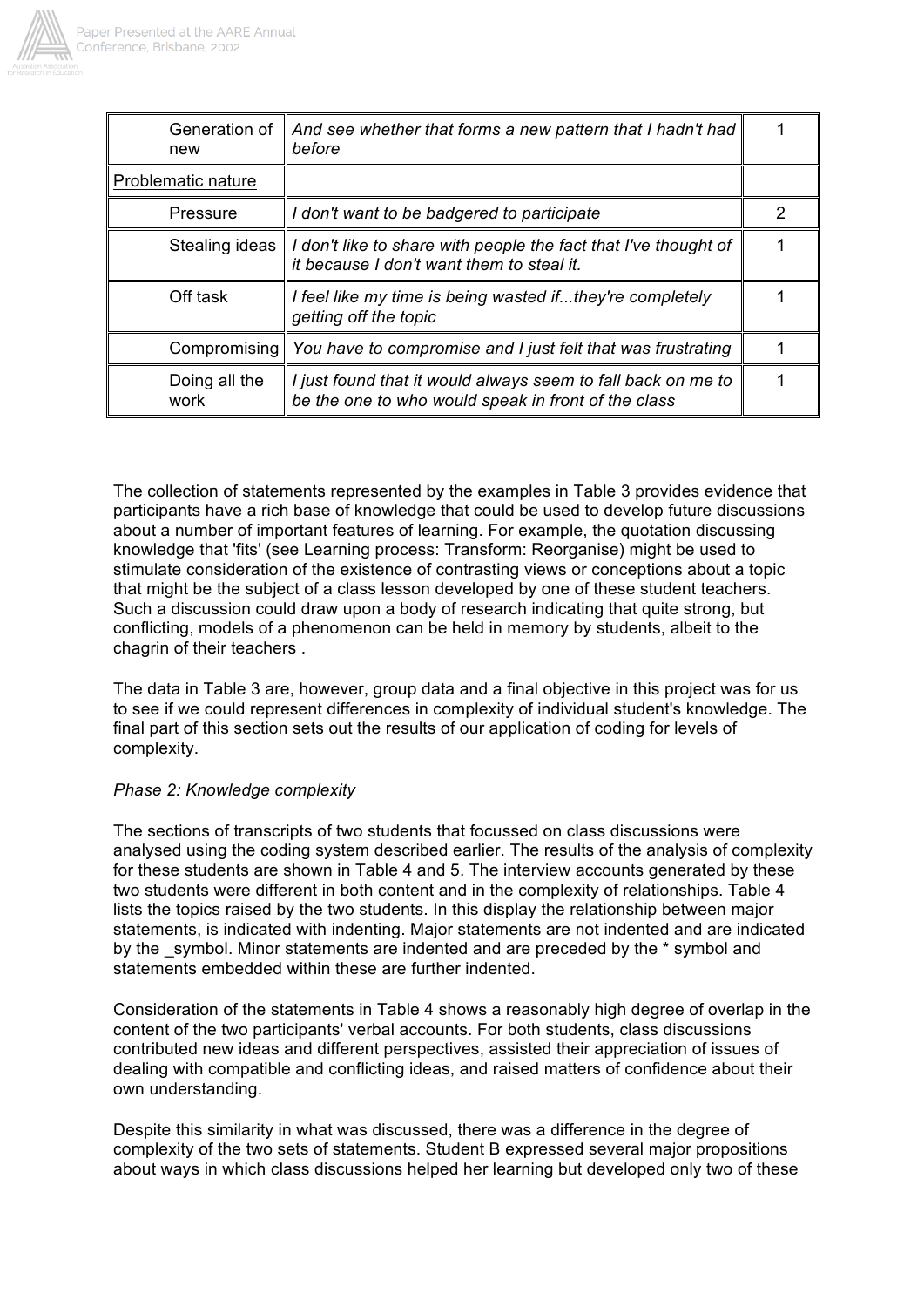

to any extent. Her discussion focussed on understanding and how discussion could change that understanding. She also made clear statements about her self-as-learner. Student A had fewer major statements but developed each of these to a greater extent than did Student B. She also described how discussions could lead to change in understanding and described how discussion had an impact on her affective state, which ultimately impacted on the way that she approached an assignment. In the final section of her discussion she described her 'model' of how agreement between her current beliefs and new information could be handled.

Table 5 includes the results of the coding of complexity of the statements made by these two students. In this table the difference in their profiles has been represented in a quantitative manner. Student A had a higher percentage of more complex statements. Although student B produced more statements overall, most of these statements provided lower level details and involved simple nomination of a relationship rather than expression of a more complex explanation of the relationship

As indicated in Table 4 student B identified more major statements about ways in which discussion could assist learning. However, only about half of these were rated as more complex Level 2/3 statements. For student A, the majority of her major and minor statements expressed more complex relationships. Even though Student A nominated fewer ways in which discussion could help her learning she had well-developed networks of knowledge associated with each of these nominated ways. This extra development of Student A's knowledge about class discussions, relative to Student B's, is also apparent when the structure of the argument made in the transcript is set out in Table 4.

| Student A                                             | <b>Student B</b>                          |  |  |
|-------------------------------------------------------|-------------------------------------------|--|--|
| Bouncing off thoughts                                 | I listen                                  |  |  |
| · Picking up information<br>- Good to know how other  | I'm more a listener than a<br>talker      |  |  |
| feel and why                                          | Helpful to hear other people              |  |  |
| - Makes me feel more<br>comfortable                   | I have my own beliefs                     |  |  |
| - It's not just me: I'm not a                         | Helps expand my ideas                     |  |  |
| dunce                                                 | Helps me understand                       |  |  |
| - It's something in the<br>reading, like the language | Gives me a chance to clarify, to question |  |  |
| It helps me reinforce points                          | Helps me get another point of view        |  |  |
| when they (peers) pick up<br>similar ideas            | I'm open to other views,                  |  |  |
|                                                       | My understanding is not the               |  |  |

Table 4. Content of the students' descriptions of how class discussions help learning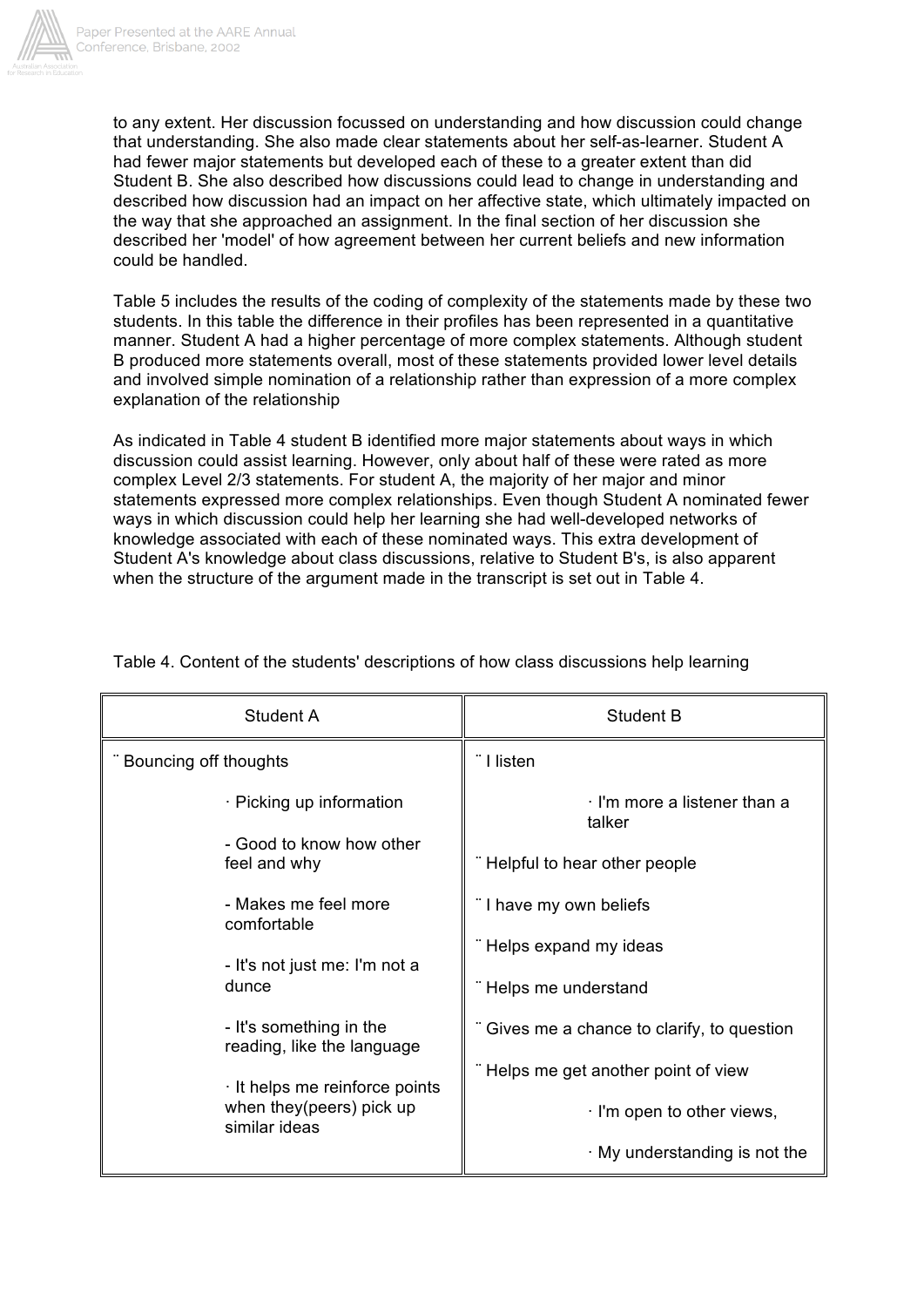

| · Gives me confidence                                     | best                                                     |  |  |
|-----------------------------------------------------------|----------------------------------------------------------|--|--|
| - My skills are OK                                        | "I put new information into the right tins               |  |  |
| · Reduces fear of doing the<br>assignment                 | Process it, take it on board                             |  |  |
| - Makes me more<br>comfortable about doing the            | If I agree, I accept it, If not I<br>brush it off        |  |  |
| essay                                                     | This might change my view,<br>or might confirm it        |  |  |
| - Affects my approach to the<br>assignment                | Cause me to think, Why<br>does he think like that?       |  |  |
| - I'm not so stressed out                                 | · Might agree with my beliefs,<br>my previous experience |  |  |
| Introduces new ideas                                      | Talking about it                                         |  |  |
| I have to think                                           | · Helps understanding what<br>they mean                  |  |  |
| · Provides reinforcing of<br>ideas                        | · By saying it in other ways                             |  |  |
| · Makes me decide whether<br>I'll connect the information | I'm narrow in my view                                    |  |  |
| - If it fits I'll connect it                              | So I saw it in other ways                                |  |  |
| - Gets incorporated into my<br>thinking                   | See a good way to think of<br>it.                        |  |  |
| - If not it's still there                                 |                                                          |  |  |
| - I compare it with my beliefs                            |                                                          |  |  |
| Some knowledge<br>agrees, some doesn't                    |                                                          |  |  |
| - Must have both sides                                    |                                                          |  |  |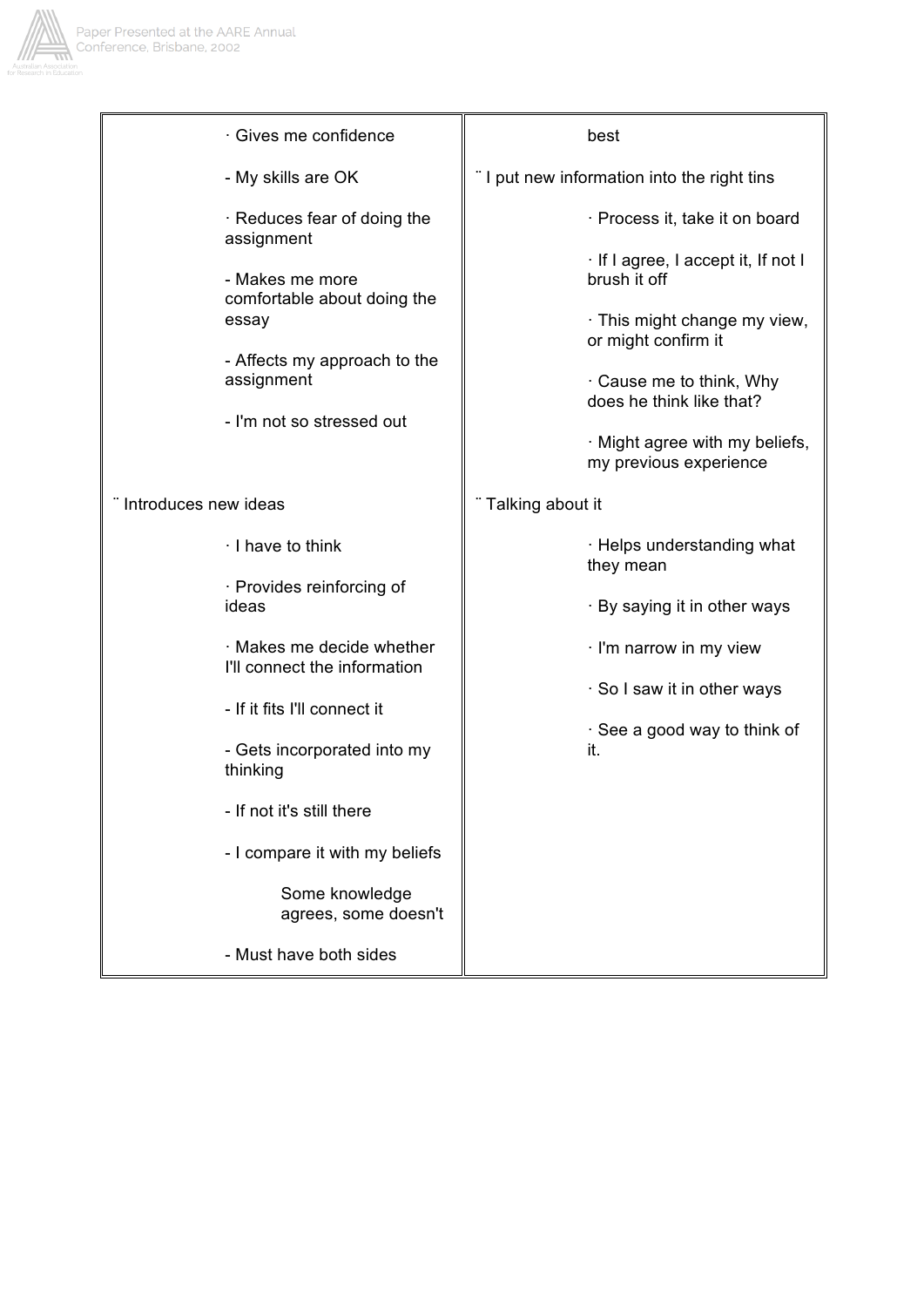

## Table 5. Results of complexity analysis

|                     |                         | Student A      |                | <b>Student B</b> |      |
|---------------------|-------------------------|----------------|----------------|------------------|------|
|                     |                         | n              | $\%$           | n                | $\%$ |
| Level 0             | Repetition              | $\overline{2}$ | $\overline{4}$ | 6                | 9    |
| Level 1             | Qualification           | 8              | 17             | 6                | 9    |
| Level 1             | Detail                  | 5              | 11             | 19               | 30   |
| Level 1             | Example                 | 4              | 8              | 8                | 13   |
| Level 1             | Relation only stated    | $\overline{4}$ | 8              | 14               | 22   |
| Level 2             | Complex relation        | 23             | 49             | 11               | 17   |
| Level 3             | Higher-order relation   | $\mathbf{1}$   | $\overline{2}$ |                  |      |
|                     | <b>Total statements</b> | 47             | 64             |                  |      |
|                     |                         |                |                |                  |      |
| Major<br>statements | Level 2/3               | $\overline{2}$ | 100            | 11               | 54.5 |
| Minor<br>statements | Level 2/3               | 26             | 84.6           | 11               | 45.5 |

## **Conclusions**

Like the students surveyed by Lawson and Askell-Williams (2001), the students in this study expressed a wide range of views on what helps them to learn in their university classes. They focussed on their own habits of mind, their cognitive and metacognitive actions, their motivational states and their practical experiences. They also identified a set of teacher qualities and a varied set of specific teaching procedures that influenced their learning in a positive way. As in the Lawson and Askell-Williams study, class discussions was by far the students' most frequent response to the question,"What helps me to learn in my university classes?"

The findings suggest that, as a group, these students have a high degree of affinity (perhaps unknowingly) with the social constructivist position . The students see situation, interaction, detailed analysis, and explicit teaching as having a major impact on the knowledge that they construct. They also make explicit the key role of the 'hot', affective and emotional, features of their learning, noted by Dillon . They express doubts about their self-efficacy and show that feelings are strongly involved in their engagement in discussions.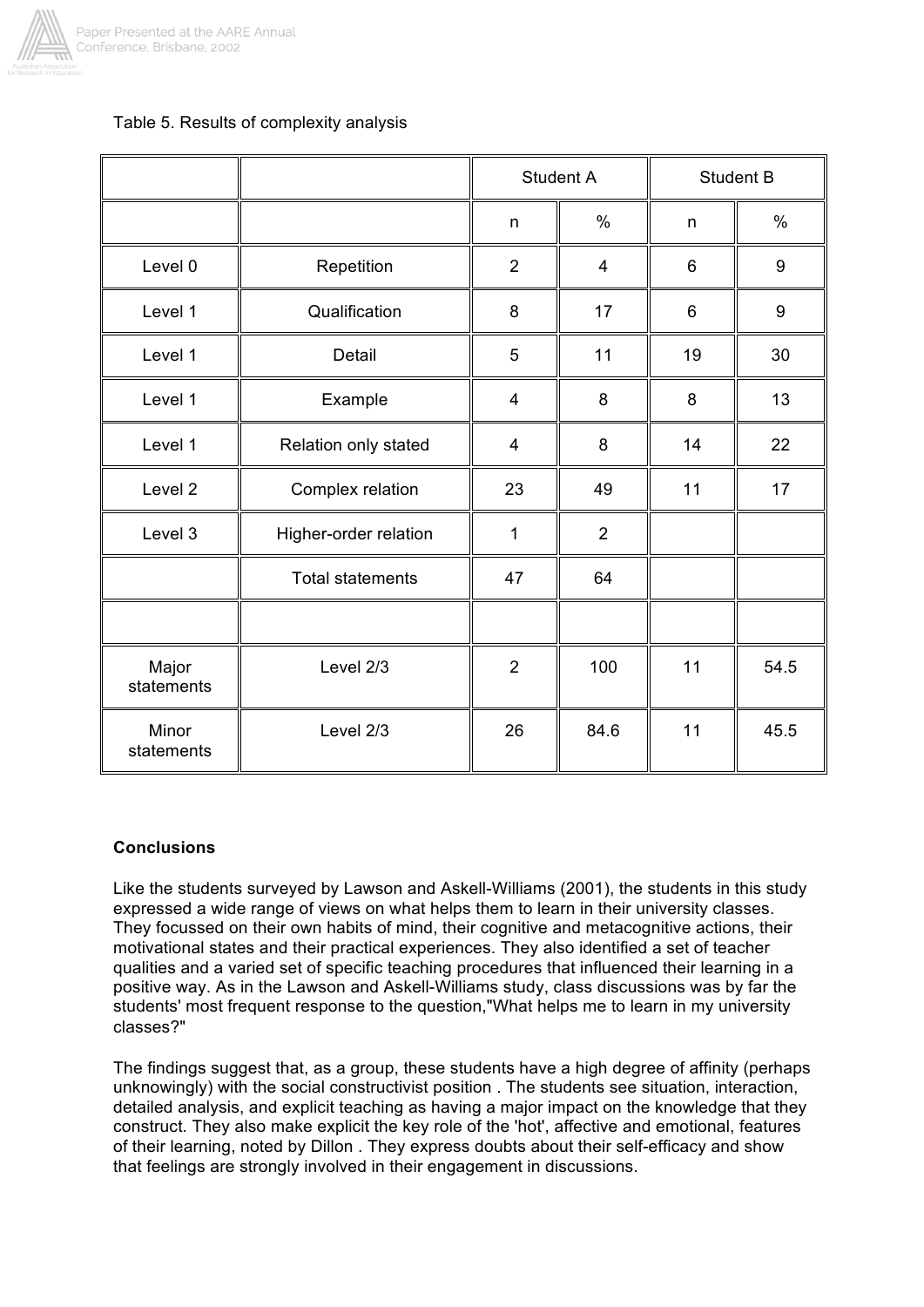

The findings set out in Table 2 draw attention to the students' strength of belief in the value of class discussion. The strength of their views suggests that we, as teachers, should consider how effectively we take into account such a strong belief in our classrooms. It has particular relevance for our use of lectures. Shulman explained that, even though educators now know that class discussion is necessary, the dominant form of pedagogy continues to be the lecture. This is because lecturing is simple: it reduces much of the technical and economical complexity of teaching. Lecturing also maintains control, for when the teacher is lecturing, the teacher knows what is going to be said. If students are invited to speak, the complexity rises and the unpredictability increases. However, short-term expediency is gained at the long-term expense of students' cognitive gains. Of course, there is no reason why discussion between lecturer and students, or among, students, should not be embedded within lectures.

Our probing of a sample of students to seek more detailed knowledge of class discussions found that the students made explicit a set of knowledge that covers much of what has been discussed in research on class discussion. The students viewed discussions as much more than conversations and identified discussions where ideas were defined and clarified, where ideas were linked, and where explanations were developed and modified. Our participants' accounts picked up themes identified in Tobin et al's (1994) analysis of how class discussions can impact on beliefs and in Dillon's (1994) description of the development of understanding of subject matter. The interview transcripts also contained clear examples of what Pontecorvo (1987) referred to as openness to the ideas of other students. Furthermore, we suggest that in Student A's discussion of knowledge that "fits/doesn't" fit we see something akin to the mental models that Nuthall (1997) described as a possible benefit of class discussion.

There are also some silences that deserve attention. In the student interviews, although the teacher was important as an organiser of the social-emotional atmosphere, there was relatively little attention given to the role of the teacher as a participant in the discussion. In the students' defence it may be that their lack of concern with this component of the teacher's role was associated with the focus in these interviews being on the learning side of the teaching-learning transaction.

We were also concerned that most interviewees expressed difficulty when asked to expand on their views about learning, though the findings described above suggest that they underestimated their knowledge in this domain. However, one of our interviewees found this task quite daunting.

*I don't know what really helps me to learn...I don't know how that helps me to learn, it just does. It's just something I've never questioned, it just helps me...it's just the way I've learned to survive while I'm doing these things. But I don't know how.*

We are concerned about this student's situation. We are also concerned that some of the students did not appear to be aware, until they were pressed for explanations, that they could generate explicit knowledge about class discussions and learning. Our results do not yet allow us to confirm or reject the position espoused by Woolfolk-Hoy and Tschannen-Moran (1999) that was quoted in the introduction to this paper. Although our students did make explicit a wide range of knowledge about how class discussions help them to learn, we cannot be confident that we yet know the extent to which this qualifies as detailed knowledge about mechanisms of learning. We need further research with such students to discover if their knowledge has been organised or developed in ways that could generate effective responses to some of the complex situations that will arise in their own classrooms.